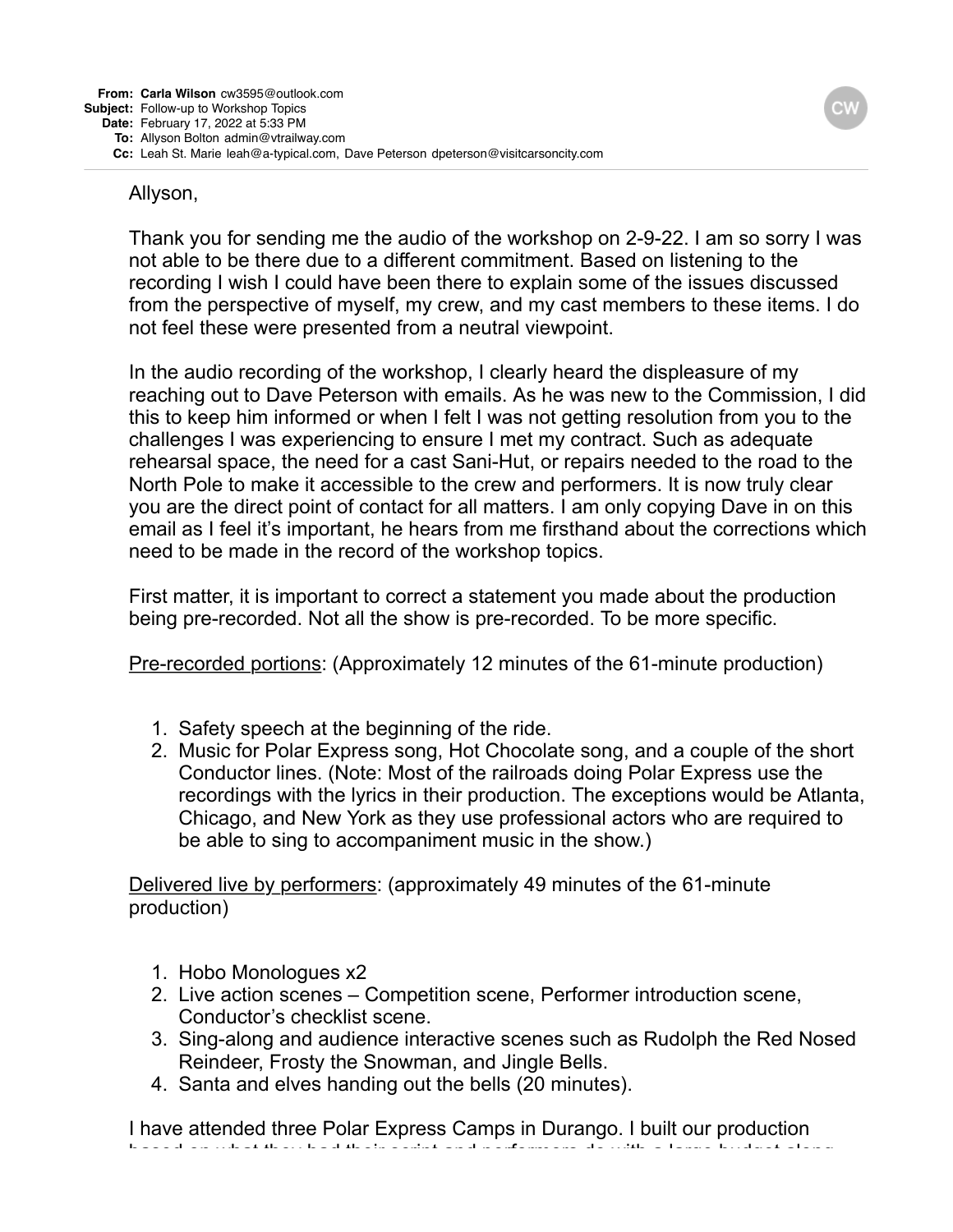based on what they had their script and performers do with a large budget along with discussions with other groups with budgets like ours. In Durango, they have a box car which is positioned in the middle of the passenger cars. This is their production car. From this car they manage all sound, lighting, costuming, hot chocolate, etc. The sound for their show is all done from this train car as they have full control of it. Part of their production is pre-recorded just like ours. They also have smaller cars, and each car has a stage area in which many of the scenes take place instead of in the aisle of the train. As Rail Events is located there in Durango, they have the REI staff at their disposal for on-sight technical assistance.

The Polar Express productions in New York, Chicago, Atlanta, and New Orleans are directed by a director from New York and done with professional actors. They are required to audition and must be able to sing, dance, and act exceptionally. These performers and Santa get paid very well for their professional talents. They are also required to perform every night and every show (up to three hundred performances). They are not all adults.

I would like to address the sound issue. First, I would like to correct a statement made during the discussion about the sound. Someone made the statement, "You let Carla basically do it all on her own and then probably never even talked to Tom and was frustrated when she got there, and it didn't hook up and she probably never talked to him." This statement is far from the truth. At the beginning of every season, I have discussed with Tom how to improve the meshing of our vocal sound system with his system which plays the soundtrack. I am going to give you a little background on what I knew about the sound system on the train when adding microphones for the performers in 2017.

I began performing on Polar Express In 2011. That same year Tom asked me to be the entertainment on his Candy Cane Express. At that time, his sound system did not play music throughout the train cars. Narration had to be done in each car separately. Over the next 2-3 years, Tom did invest in a sound system that would play music through all the train cars using a cell phone, tablet, or laptop. However, any live vocals had to through all the train cars from a fixed microphone in the middle passenger/pullman car of the train.

The Polar Express surveys received prior to the 2017 season always had several complaints from passengers not being able to hear the performers because they did not have microphones. Cast would have to scream or sing at full voice to be heard which then created an issue of the performers losing their voices quickly and not being able to perform other nights. After discussion with then Manager, Elaine Spencer, she asked me to investigate a system for the train in which the performers could use microphones. I did go to Tom first about this and explained what we were trying to do. After this discussion, we learned Tom's system did not have mixer boards nor the capability to run multiple microphones. Next, I spoke with Eric Klug at the community center for guidance. He directed me to Star Sound Audio in Reno for assistance. I spoke with John at Star Sound Audio on the phone. I then asked Tom if I could have John look at his system on the train and advise me from there and he was happy to let us do this. John, Wayne, and I spent a Sunday looking at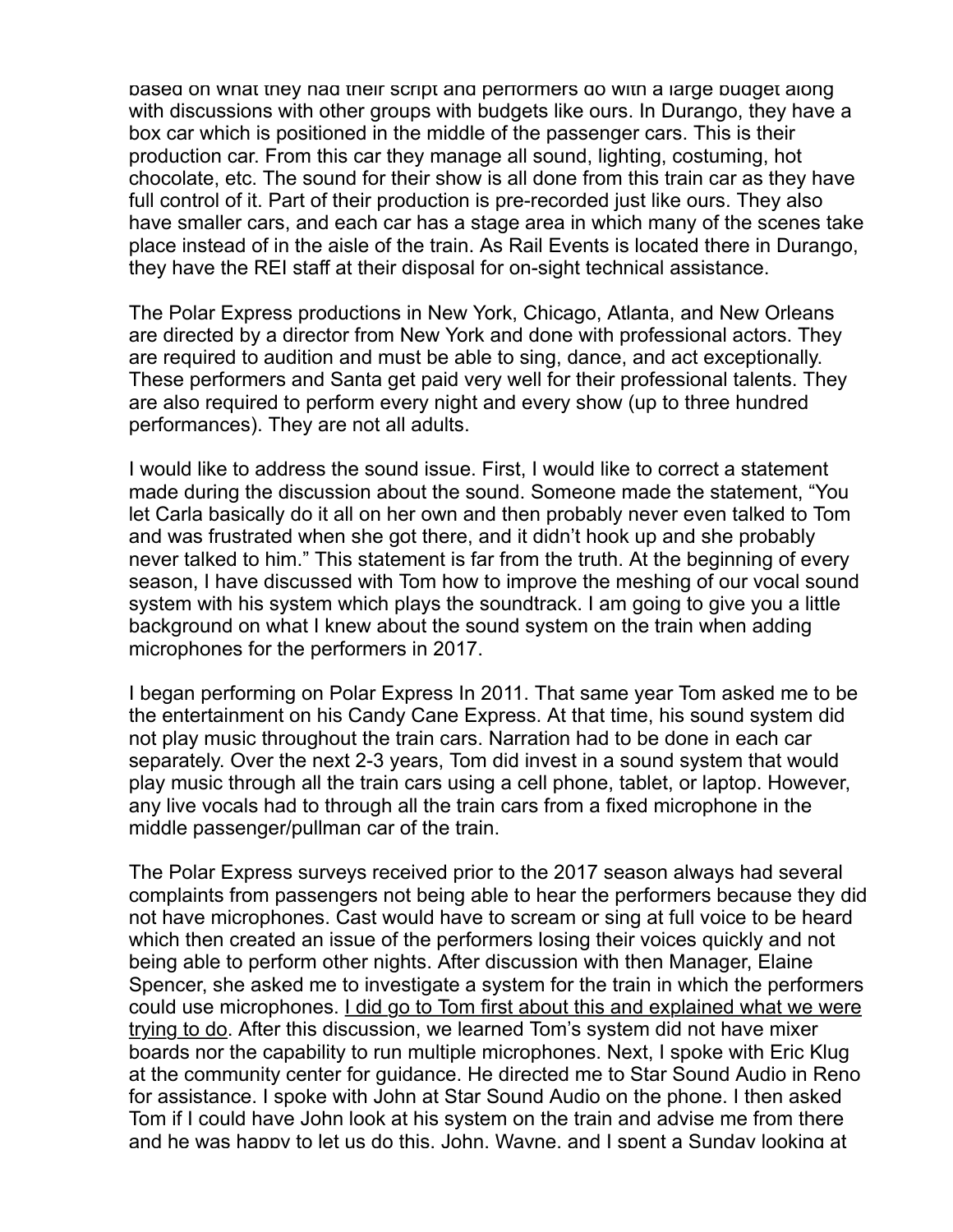and he was happy to let us do this. John, Wayne, and I spent a Sunday looking at what could be done to add wireless body mics, to Tom's system so the soundtrack and the vocals could all run through the same system. Tom was protective of his system and was not receptive to changes needed so we could run the vocals through his sound system. This is when John helped us put together a system for the vocals which included the necessary mixers and speakers specifically designed for vocals. This sound equipment would give us the ability to work in conjunction with Tom's. Hence, the soundtrack for the show would be played over Tom's system using a cell phone, tablet, or laptop, while the vocals from the body mics went through a mixer board and out to speakers wired separately in each car. Trying to mesh the show this way has been challenging each year. It is not the ideal set-up, but we have made it work each year to include 2021.

The costs associated with sound in 2021 were for cabling, connectors, and securing of speakers and other hardware for sound in the depot. For the show, the costs were for replacing of microphones, batteries for the power packs, cabling and electrical hookups on the train cars. Based on what we had to work with at this time these costs were not excessive, but necessary.

You stated you did not feel the service received by my Sound Engineer (Wayne) did not warrant what he was paid. I do not feel you fully understand what the costs for the Sound Engineer covered. This cost included the following: (1) Modifications to the soundtrack for the show to keep it fresh. (2) Attending every rehearsal to run the soundtrack for the cast to rehearse to. (3) Going up to VC to install the sound system on the train cars. (4) Setting up the sound in the depot for the pre-show scene and background music. (5) Starting up the sound system on the train cars each night. (6) Doing microphone checks with the cast in the coach and deluxe cars each night. (7) Being readily available each performance date to troubleshoot any sound issues. On performance dates Wayne was at the depot for 8 hours. (23  $\times$  8 = 184 hours). Editing the soundtrack to make it seamless and capture all elements needed in the production (50-75 hours). Rehearsals (164 hours). Tear down, organizing, and inventory of all sound equipment (24 hours). Total hours = 447. \$3,480.00 divided by 447 = \$7.79 per hour. According to Zip Recruiter the wage for a Sound Engineer in our area is approximately \$4,600 per month (\$38.00 per hour). I hope this helps you better understand the services provided for the money charged. It is also important to note the power in each of the cars is done with generators. We were not able to test or do sound checks until Darnell started the generators each night.

I am aware Tom invested in a new sound system for the train cars. I worked Tom's Candy Cane Express train a couple of days last season and he was having issues with sound and vocals going throughout the train cars then. In the workshop recording someone stated that Tom "spent a pretty penny" on his new Bose system. I will agree that his new system is wonderful, but no one knew, including Tom, how to connect our system into Tom's to make them work as one. Tom has designed his system to work effectively for his needs. He is also still protective of his system and only wanted Darnell to adjust it. This generated another problem with regards to having the ability to adjust the sound during the performance as Darnell was outside of the cars doing his main job. So, he was not readily available to make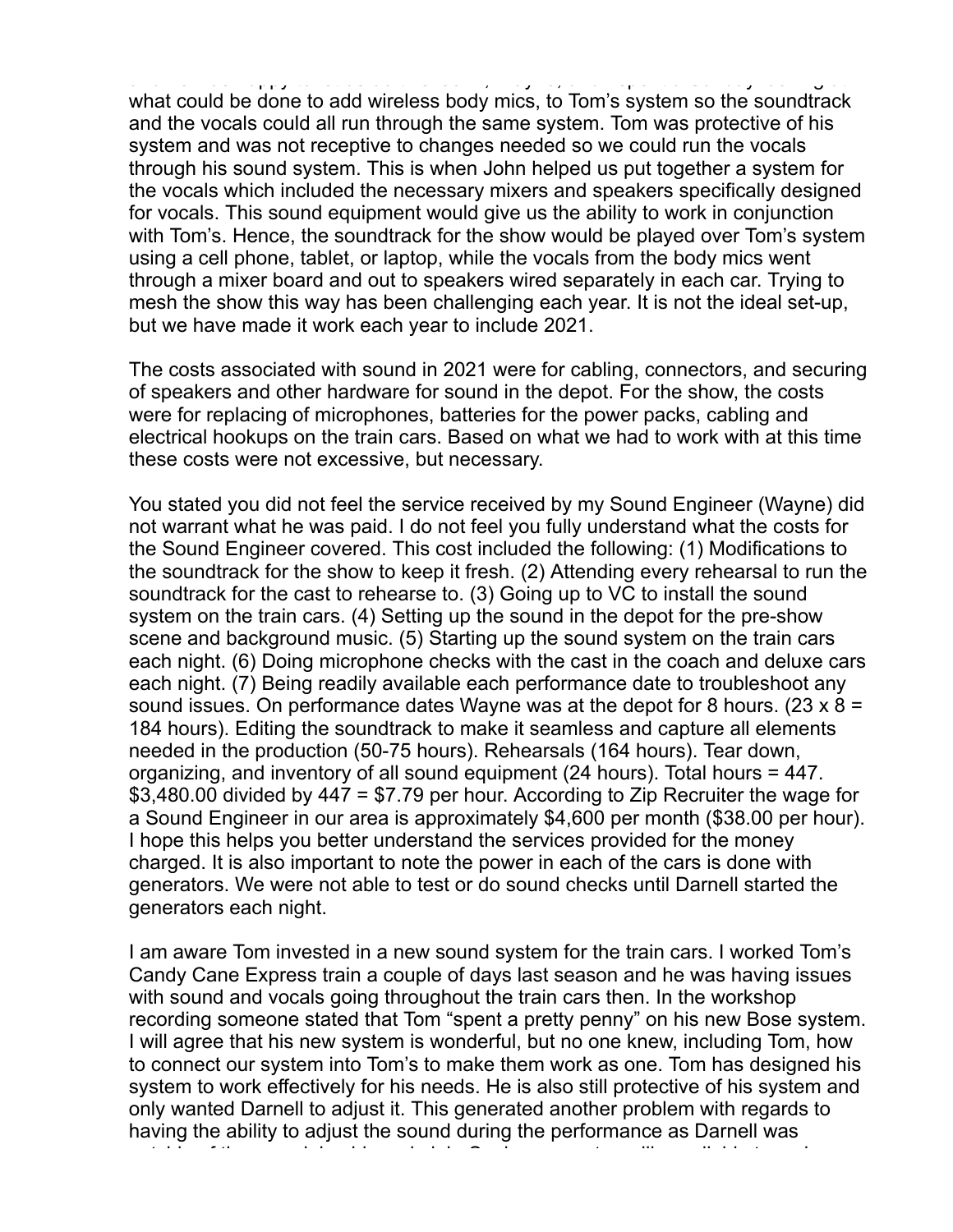outside of the cars doing his main job. So, he was not readily available to make needed adjustments to Tom's system to mesh equally with our sound system for vocals.

My sound operator/technician retired from Harrah's Tahoe as a Sound Engineer. As an expert with sound, I asked him to look at Tom's current system. He told me it does have mixers and amplifiers. However, the mixer in his system does not have enough ports to accommodate the number of body and/or handheld microphones needed for the cast in the coach or deluxe cars. It was not necessary to use microphones in the VIP car or the private section of the deluxe car. Our system has mixers with five ports for microphones and you currently need to have one in each car to balance the vocals with the soundtrack. In addition to this, the speakers Tom currently has mounted in his cars will probably not accommodate the combination of the music and vocals at the volumes needed for both. My sound operator/technician can clearly explain what Tom's system needs to make it work as one with vocals for Polar Express. However, I do know Tom has a sound person he works with.

The sound situation has always been frustrating. The sound problems the first and second nights of the event last year were not all due to our system. It was a combination of Tom's and ours compounded by adding the Jersey Lil.' Wayne and I went up to VC three weeks prior to opening to install our speakers on all the cars. We asked about power being available at both ends of the car for our system. Tom told us he was going to try to get power at both ends. Unfortunately, he was not able to make this happen which created a problem for our system to work in the car on opening night. This issue was corrected the next day. We did all we could to resolve all sound problems as quickly as possible every night. I appreciate the Commission acknowledging my performers doing a fantastic job and doing the show acapella on opening night. I was immensely proud of them. It is unfortunate you had to refund money for this technical issue.

I also need to correct you with regards to us having a dress rehearsal on the train in VC prior to the media night dress rehearsal. As I do every year, I made it mandatory for cast to come up to VC to rehearse on the train cars a couple of weeks prior to media night. This occurred on November 6<sup>th</sup> and 7<sup>th</sup>. These rehearsals are not a "dress rehearsal" like you would have for a stage show. It would be exceedingly difficult and not realistic for the performers to hold a dress rehearsal at Tom's railyard. This is partially because of the sound, but also because we do not have all the elements of the show available to us up there like, hot chocolate, costumes, props, sound, etc. On these two days the cast goes through group songs and practices dancing and moving in the train car aisles. To do a complete dress rehearsal without an audience the train would have needed to be at the Depot the weekend before the actual event opened. We have never had this luxury in the 10 years I have worked this event.

I don't recall if I shared Jamie's comment to me to me about the production after riding the train the night he visited. He rode the first train of the night. In VIP on the way to the North Pole and in coach back to the depotent  $\hat{B}$